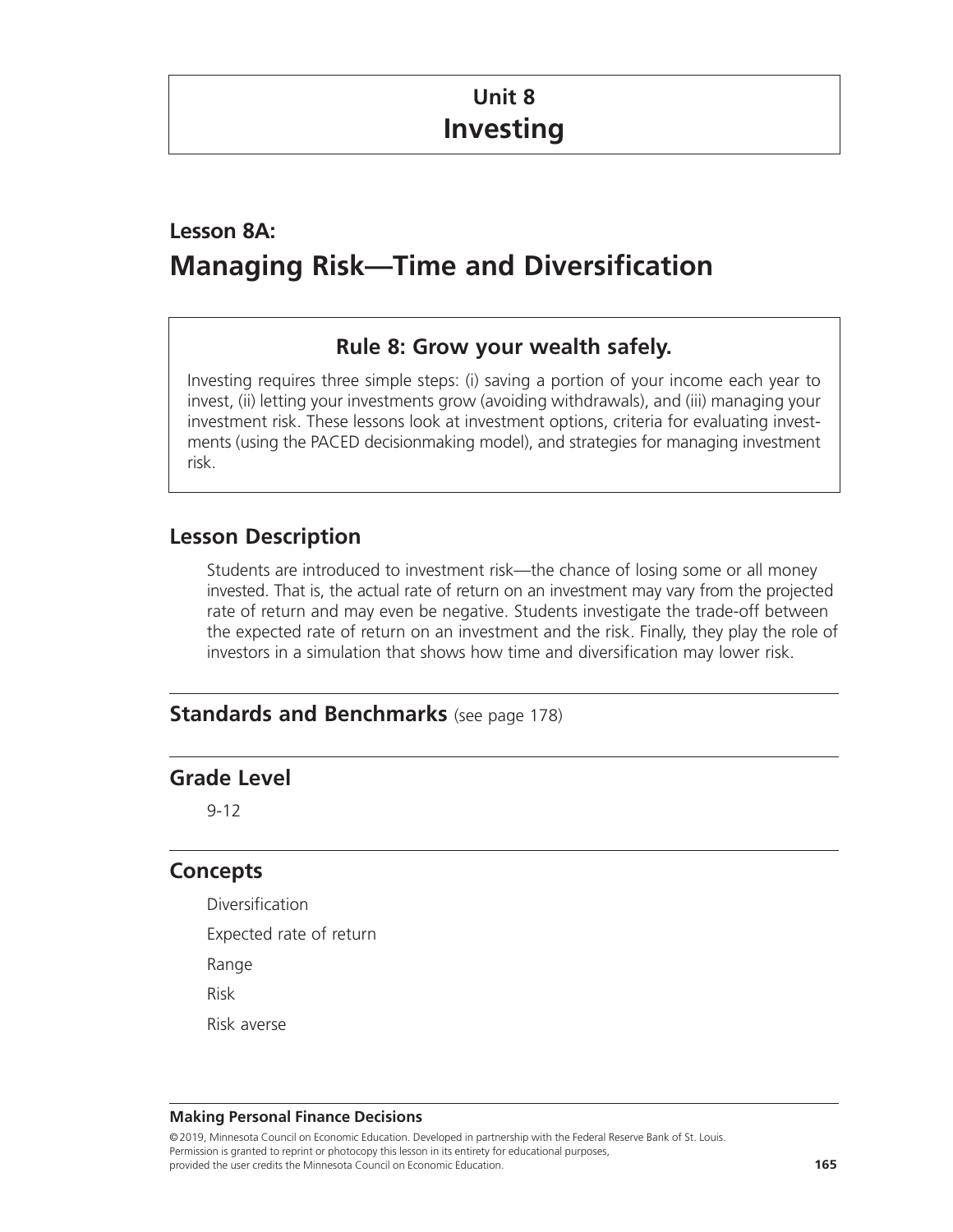## **Compelling Question**

How can investors reduce risk?

## **Objectives**

Students will be able to

- define risk.
- evaluate risk as it applies to investment options, and
- describe ways of reducing investment risk.

## **Materials**

- Visual 8A.1: Risk and Return
- Visual 8A.2: The Impact of Time on Risk
- Handout 8A.1: Option 1 Cards, four copies cut apart and stacked into four separate sets
- Handout 8A.2: Option 2 Cards, four copies on colored paper, cut apart, and stacked into four separate sets
- Handout 8A.3: Assessment, one copy for each student
- Handout 8A.3: Assessment—Answer Key

## **Time required**

45 minutes

### **Procedure**

- 1. Review as necessary the definition and determination of an investment's rate of return. Explain that the rate of return on an investment can vary from year to year. For example, house and commodity prices can vary, interest rates on savings accounts can vary, stock dividends can vary, and so on.
- 2. Define the **expected rate of return** on an investment as the weighted average of all possible rates of return, where each possibility is weighted by its chance, or probability, of occurring. Explain that if all possible rates of return the investment can earn are equally likely, then the expected rate of return is just the average of all the possible rates of return.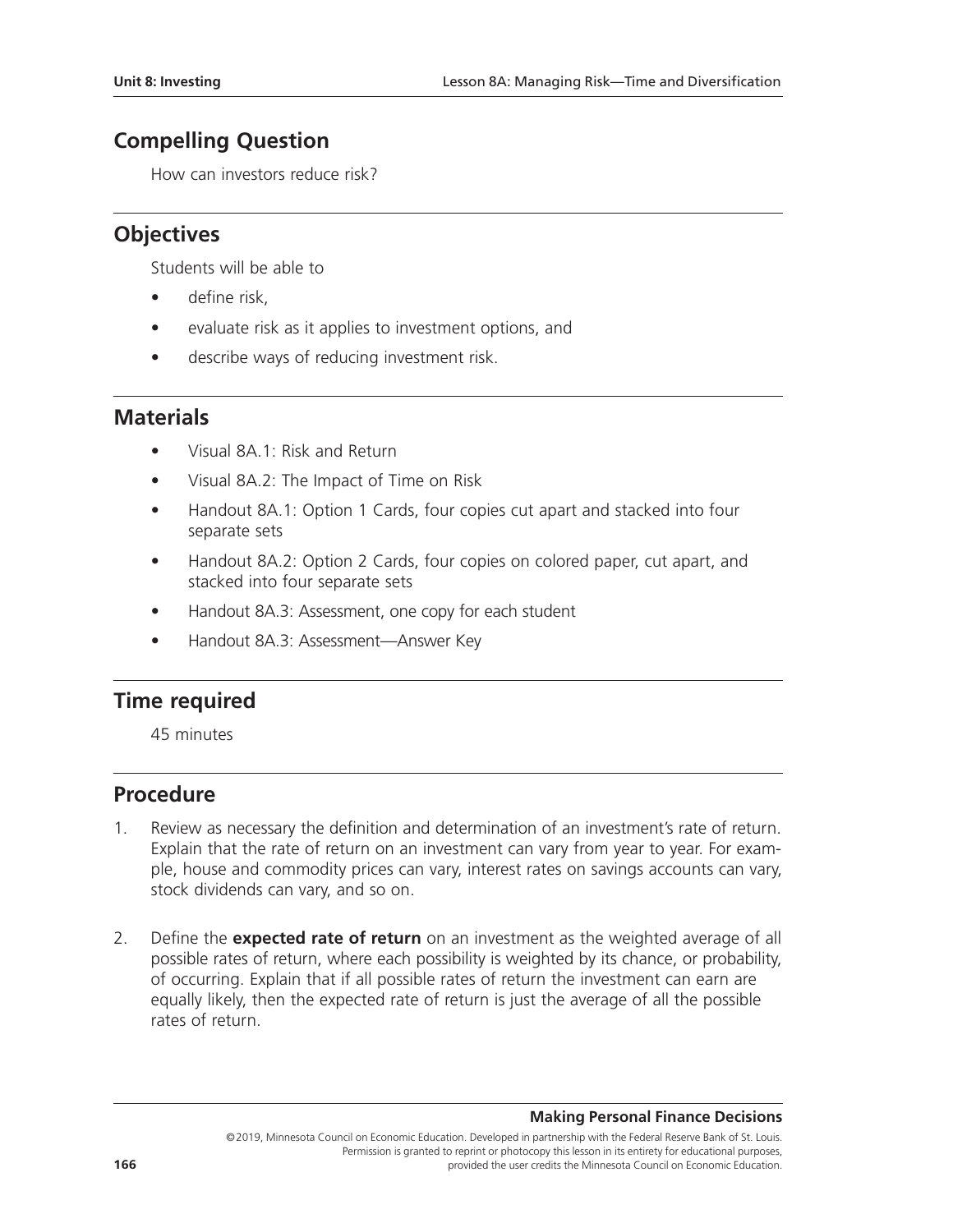- 3. Display *Visual 8A.1: Risk and Return*. Explain each of the investment options as follows:
	- Investment Option A has only one possible rate of return: 6%.
	- Investment Option B has three possible rates of return that are each equally likely: 5%, 6%, and 7%.
	- Option C has five possible rates of return that again are equally likely:  $-4\%$  (a negative rate of return), 1%, 6%, 11%, and 16%.
	- The expected rate of return on each of these options is the same: 6%. For example, for Investment Option B, the average of the three possibilities is  $6\%$ : (5% +  $6\% + 7\%$ )/3 = 18%/3 = 6%.
- 4. Discuss the following:
	- Since each of these options has the same expected rate of return, would an investor be just as satisfied with any of them? (*If an investor wants a 6 percent rate of return, it is possible that Options B and C could end up with less than that. In fact, Option C could lose money. Lead students toward the understanding that Options B and C are riskier than Option A because their rates of return could be less than 6 percent.*)
- 5. Define **risk** as the chance of loss. Explain the following:
	- Investments come with risk because the rate of return is not quaranteed.
	- The risk of investing is that the actual rate of return can vary from its expected rate of return and even be negative—you could lose money.
	- One simple measure of variation in risk is the range (or spread) of the possible outcomes. The **range** is the difference between the largest possible return and the smallest possible return. For example, for Option B, the range is 2% (7% – 5%).
- 6. Discuss the following:
	- What is the range for Options A and C? (*For Option A it is zero; for Option C it is 20%.*)
- 7. Explain that Option A has no risk because there is only one possible outcome—therefore the range is zero. The investor is certain to earn a 6% rate of return. However, with Option C the investor could earn as much as 16% but could also lose as much as 4%. Thus, Option C is riskier—it has a larger range than Options A or B.
- 8. Ask students to choose their preferred investment option on Visual 8A.1 by raising their hands. Call out each option and tally the results. (*Answers will vary. Students often select the riskier options because they tend to be greater risk-takers than the general population and because they realize it is a hypothetical situation with no real losses.*)

### **Making Personal Finance Decisions**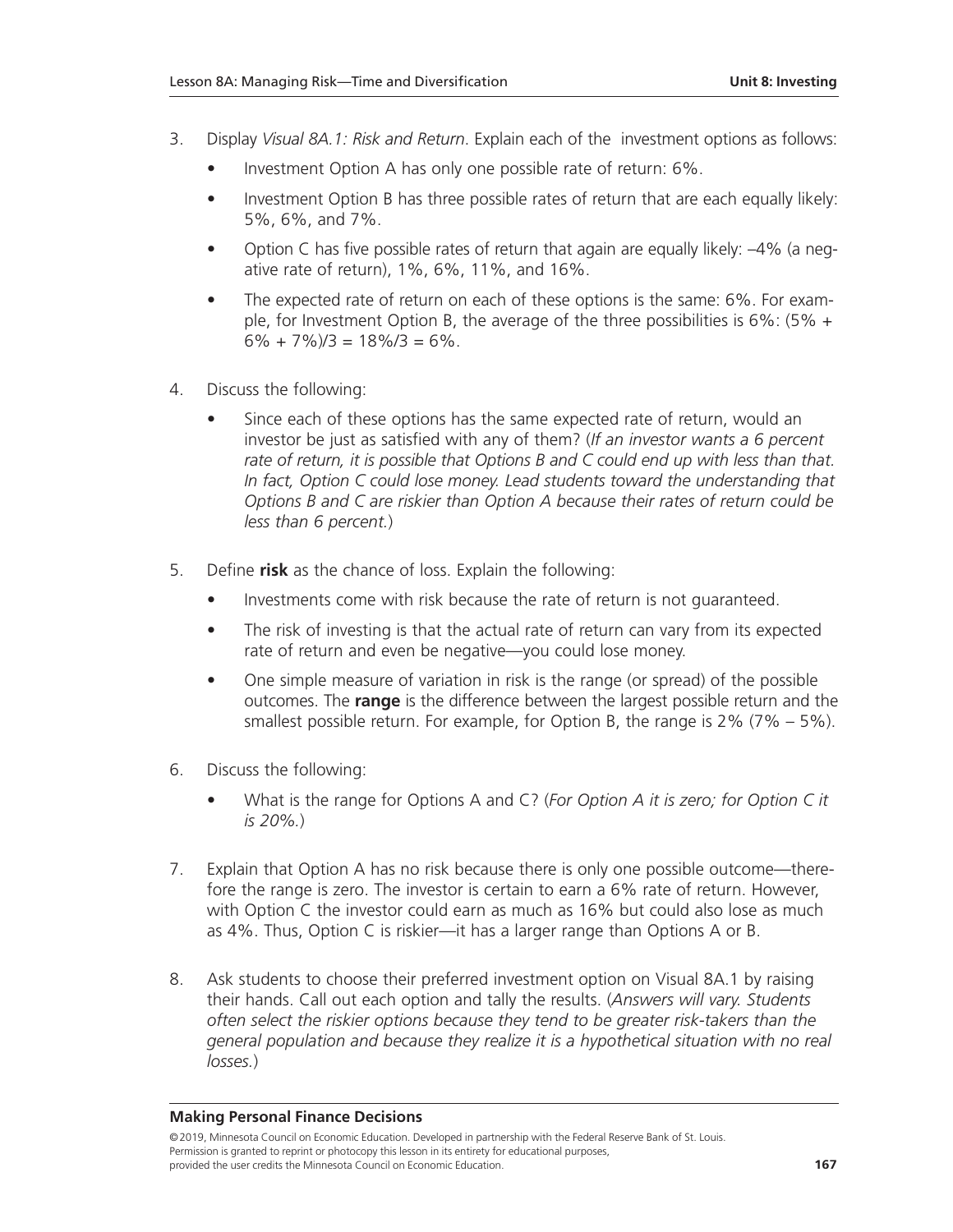- 9. Explain that since these options all have the same expected return, but different amounts of risk, the option an investor chooses will depend on how the investor feels about risk. Generally, investors tend to be **risk averse**, which means they would rather avoid or lower the risk of loss. Thus, most investors would choose Option A or Option B. Discuss the following:
	- Since risk-averse investors would view risk as a negative aspect of an investment, what positive aspect of an investment might offset this cost and make a risky investment more attractive? (*A higher expected rate of return*)
- 10. Explain the following:
	- There is often a trade-off between investment risk and the rate of return.
	- Investments with greater risk usually have higher expected rates of return. For example, as the risk a company will default on its bonds rises, it must pay higher interest rates on its bonds to induce investors to buy them.
	- Conversely, U.S. Treasury and savings bonds tend to have lower interest rates because the federal government has never defaulted on any of its obligations.
	- One way to reduce risk is to choose investments with smaller ranges, but it is important to realize that the trade-off for less risk is a lower expected rate of return.
- 11. Display *Visual 8A.2: The Impact of Time on Risk*. Explain that Investment Option 1 has five possible rates of return: 4%, 5%, 6%, 7%, or 8%. Investment Option 2 also has five possible rates of return: –4%, 2%, 8%, 14%, or 20%. There are several ways to reduce risk, and the next activity will explain two of them. Discuss the following:
	- Which option has the higher expected rate of return? (*Since each rate of return is equally likely, the expected rate of return for both options is determined by averaging the five rates.*
		- *Option 1: [4% + 5% + 6% + 7% + 8%]/5 = 30%/5 = 6%.*
		- *Option 2: [–4% + 2% + 8% + 14% + 20%]/5 = 40%/5 = 8%. So, the expected rate of return for Option 2 is higher.*)
	- Which option is riskier? (*The range for Option A is 4%, a low of 4% to a high of 8%, while the range for Option 2 is 24%, a low of –4% to a high of 20%. Using range as a measure of risk, Option B is riskier because it has the greater range.*)
- 12. Divide the class in half and designate one half as Group 1 and the other as Group 2. Divide the groups in half again (or more groups if you wish) to create Groups 1A and 1B and Groups 2A and 2B. Give Groups 1A and 1B one set of cards from *Handout 8A.1: Option 1 Cards*. Give Groups 2A and 2B one set of cards from *Handout 8A.2: Option 2 Cards*. Explain the following:
	- Groups 1A and 1B will invest in Option 1. Groups 2A and 2B will invest in Option 2.

### **Making Personal Finance Decisions**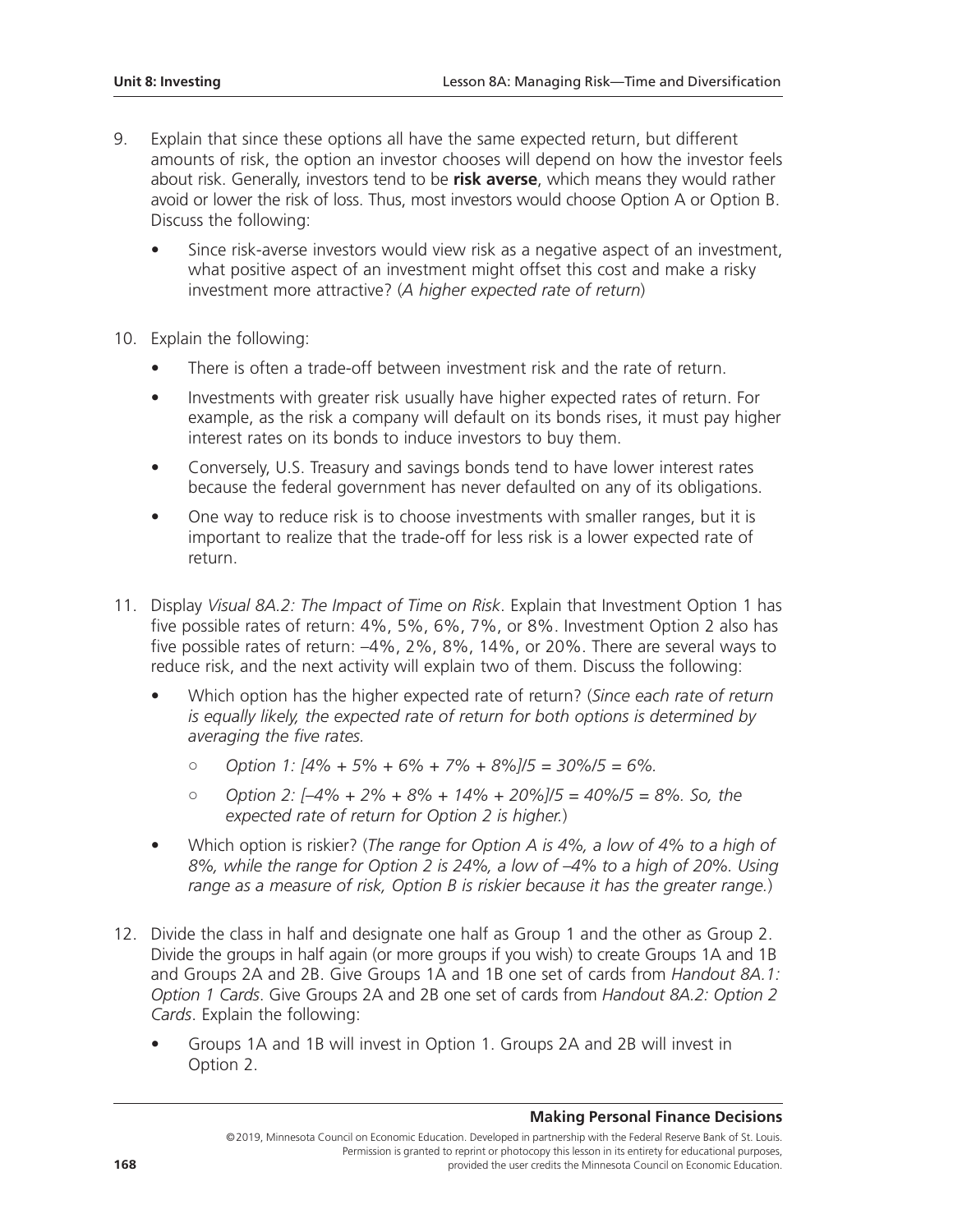- There will be several rounds of investing, with each round representing 1 year.
- During each round, each group will randomly draw one card from its own set of cards, which includes one card for each of the possible rates (outcomes). The chosen rate will be the rate of return the group earns for that year. After recording the result, return the card to the deck.
- Each group's rate of return will be recorded on the board as well as a running average of the rates of return over the rounds (years).
- 13. Begin Round 1 by having the groups each draw a card from their given set. Record the results on the board.
- 14. Begin Round 2—have the groups each draw another card. Record the results on the board and also record the average for each group after the two rounds. (For example, if a group from Option 1 drew 5% in Round 1 and 8% in Round 2, their average after two rounds would be  $(5% + 8%)/2 = 6.5%$ .
- 15. Continue for three to six more rounds as time permits—the more rounds, the better the results of the simulation.
- 16. After the final round, review the average rates of return recorded on the board and ask the students to draw some conclusions. (*Two results should be evident: (i) For both options, the average rate of return for all groups should be approaching or getting closer to the expected rate of return for that option and (ii) while the average rate of return for Option 2 groups likely varied widely in the early rounds, they varied much less toward the end of the rounds as they all approached 8%.*)
- 17. Explain the following:
	- The point of the demonstration was to show how time reduces the variability of the actual rate of return from the expected rate of return.
	- The reduction in variability is also reduced risk.
	- While the variability—or risk—may be great in any given year, the longer an investment is held, the lower the risk will likely be.
	- Financial planners often advise young investors to invest in riskier investments with potentially higher rates of return because over time the rates of return are more likely to approach the expected rates of return.
	- Conversely, over a short investment horizon (i.e., you need the money sooner rather than later), less-risky investments are a better choice.

(*Teacher note: Step 18 is optional.*)

#### **Making Personal Finance Decisions**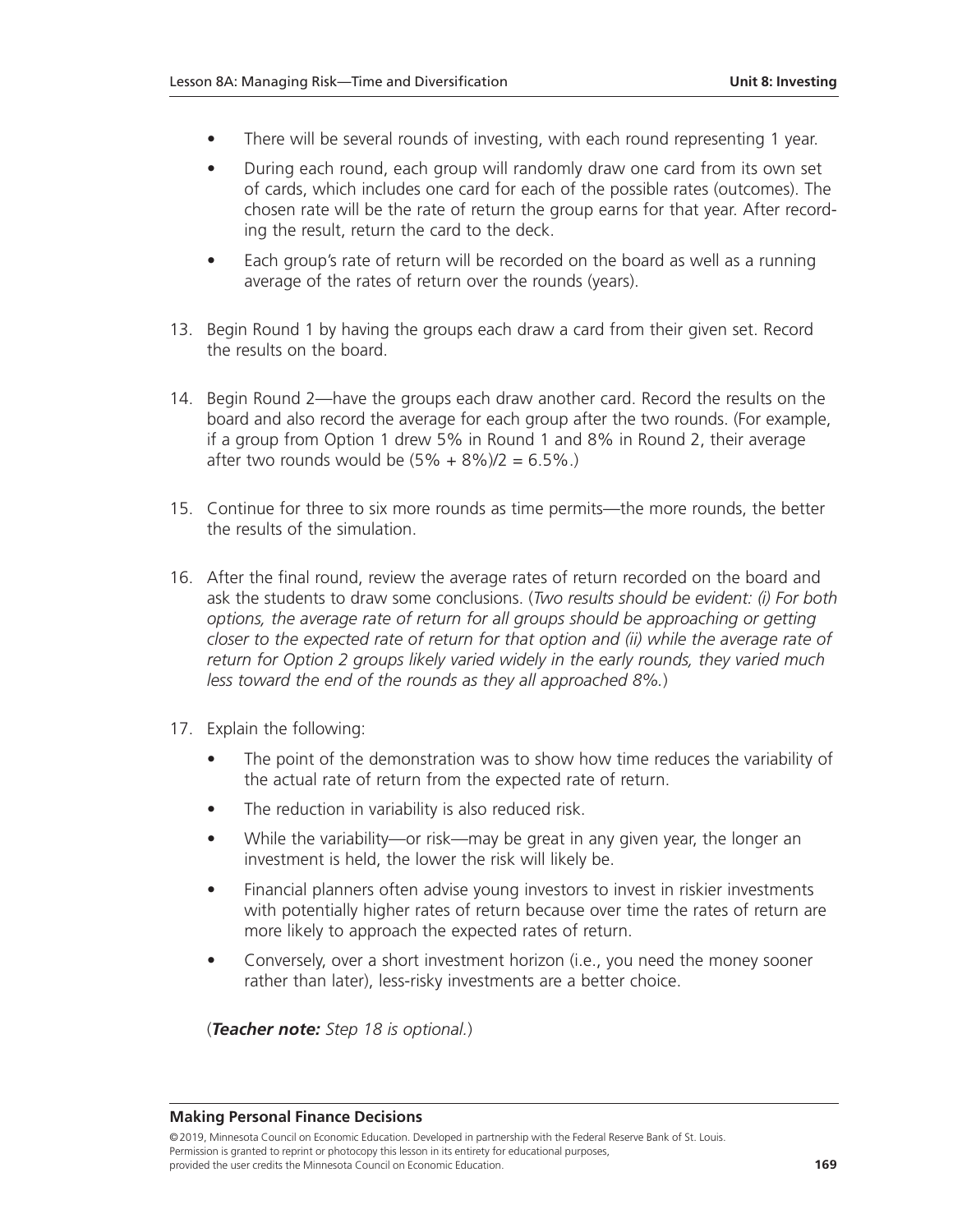- 18. Explain that as the demonstration showed, time tends to lower the difference between the actual rate of return and the expected rate of return. Technically, it lowers the spread by a factor of  $1/\sqrt{n}$ , where n is the number of years. Thus, for Option 2, after 4 years (or rounds) the spread would only be  $1/\sqrt{4} = 1/2$ , or one-half of what it was after 1 year, so only 12% (24%  $\times$  1/2). Discuss the following:
	- What would the spread be for Option 2 after 9 years? (*8%; since 1/*√*9 = 1/3, the spread would be*  $24\% \times 1/3 = 8\%$ .
	- What would the spread be for Option 2 after 36 years? ( $4\%$ ; *since*  $1/\sqrt{36} = 1/6$ , *the spread would be*  $24\% \times 1/6 = 4\%$ . Note that this is exactly the same spread Option 1 has after 1 year. Thus, holding on to investment Option 2 for 36 years has the same risk as holding investment Option 1 for 1 year, *but* it will have earned a higher rate of return for those 36 years! (Remember that the expected rate of return is 6 percent for Option A and 8 percent for Option B, as explained in Step 11.)
- 19. Ask the class to suppose an investor has 1 year to invest and wants higher rates of return than possible from Option B but not all the risk. Another way this investor could reduce risk and still take advantage of investment options with higher rates of return is to diversify. Define **diversification** as investing in various financial instruments to reduce risk. In other words, instead of investing totally in one asset, an investor invests in several assets, for example, both Option 1 and Option 2.
- 20. Refer students to Visual 8A.2. Discuss the following:
	- If an investor invested half of his or her funds in Option 1 and half in Option 2, what would be the worst and best possible rates of return over 1 year? (*Worst case: 4% for Option 1 and –4% for Option 2. Best case: 8% for Option 1 and 20% for Option 2.*)
	- What is the worst case and best case for an investor who invested \$50 in each option?
		- (*Worst case: The return would be [\$50 × 4%] + [\$50 × –4%] = \$2 – \$2 = \$0, so the rate of return would be \$0/100, or 0%.*
		- *Best case: The return would be [\$50 × 8%] + [\$50 × 20%] = \$4 + \$10 = \$14, so the rate of return would be \$14/\$100, or 14%.*
		- *Thus, the range would be 14% [14% – 0%].*)
- 21. Explain that the range when diversifying and investing in each option is less than the range of investing in Option 2 alone, which was 20%. Thus, by diversifying, the investor is able to lower the risk. Risk could be lowered further by putting more than half of the funds in Option 1. So, an investor can control his or her risk by diversifying. However, note that by diversifying, it is not possible to get a rate of return higher than 14% (which was potentially possible with Option 2).

#### **Making Personal Finance Decisions**

<sup>©2019,</sup> Minnesota Council on Economic Education. Developed in partnership with the Federal Reserve Bank of St. Louis. Permission is granted to reprint or photocopy this lesson in its entirety for educational purposes, **170 provided the user credits the Minnesota Council on Economic Education.**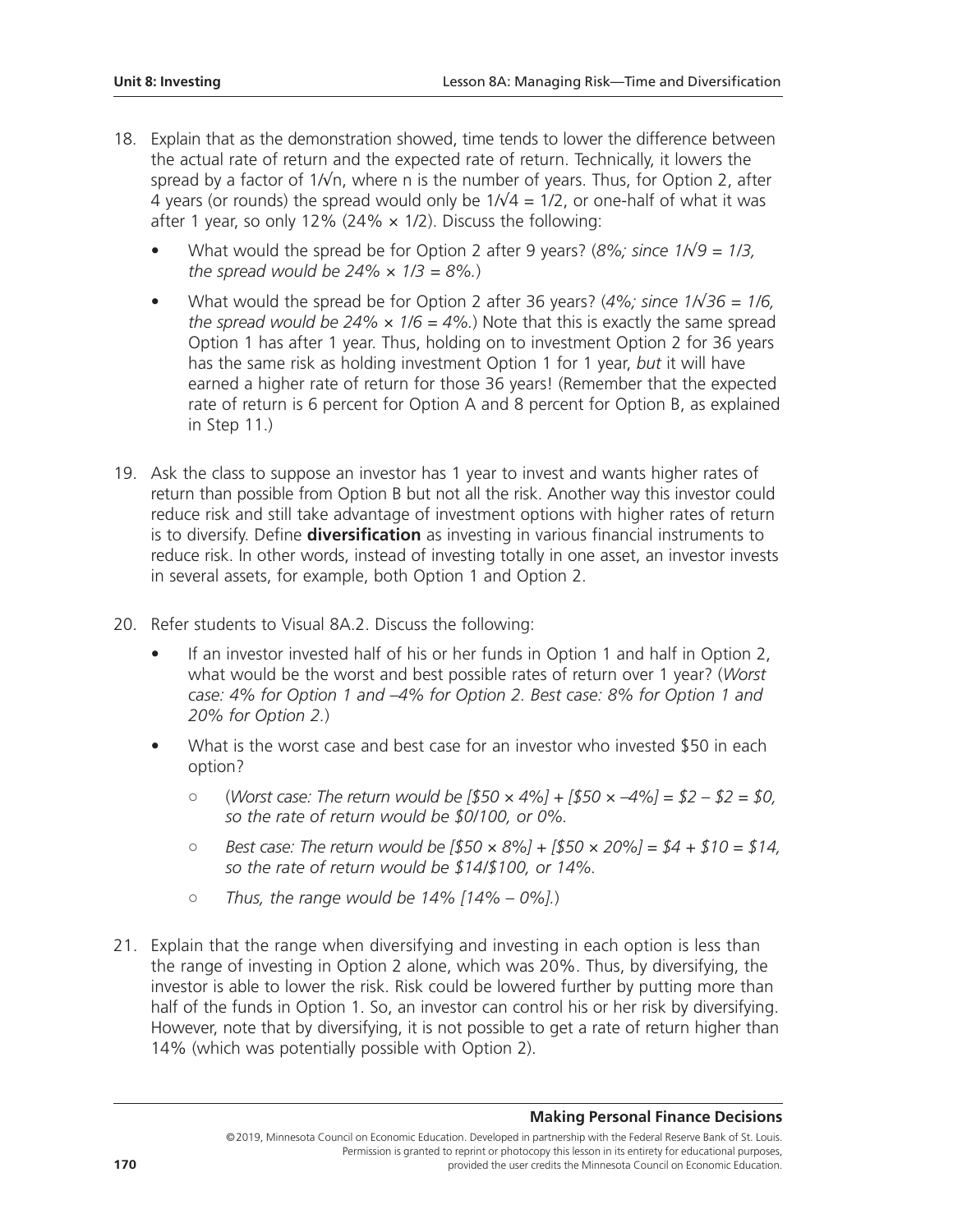## **Closure**

- 22. Explain the following:
	- Risk refers to the chance of loss. For financial investments, risk is the degree to which the actual rate of return on an investment can vary from the expected rate of return on the investment.
	- There are three ways investors can lower the amount of risk on their investments: (i) choose investments with small expected rates of return ranges, (ii) hold investments for longer periods of time, or (iii) diversify by holding several different investments.
	- Each of these options comes with a cost. Choosing investments with small ranges and diversification are likely to result in lower rates of return. By holding investments for long periods, you will not be able to access your investment funds in the short run. Investors must weigh the benefits of less risk against these costs.

### **Assessment**

23. Distribute a copy of *Handout 8A.3: Assessment* to each student and allow time for students to work (or assign as homework). Review the answers with *Handout 8A.3: Assessment—Answer Key*.

### **Making Personal Finance Decisions**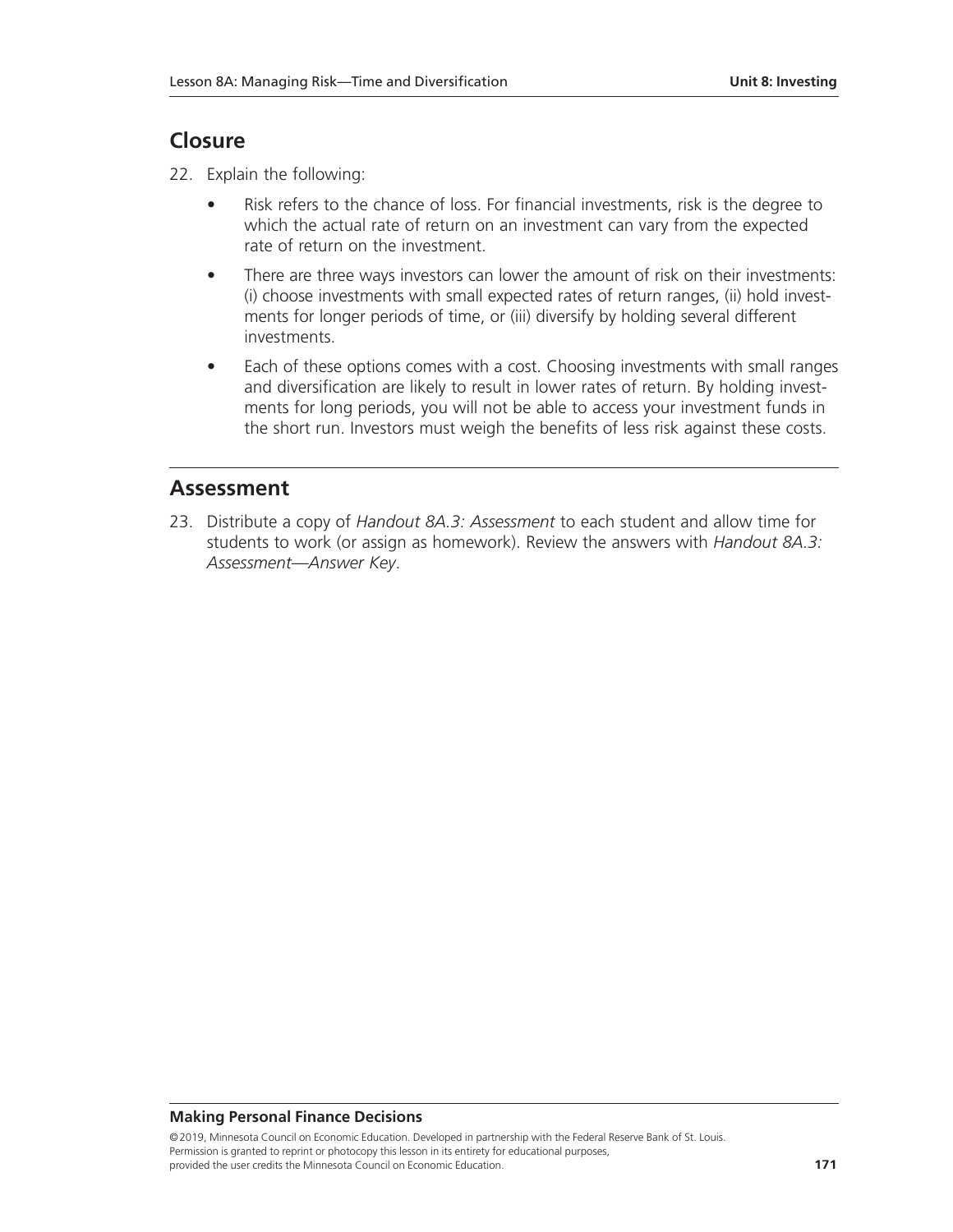## **Visual 8A.1: Risk and Return**

# **Option A**

One possible rate of return: 6% Expected rate of return: 6%

# **Option B**

Three possible rates of return: 5%, 6%, or 7% (All equally likely to occur)

Expected rate of return: 6% (Average of the three rates)

# **Option C**

Five possible rates of return: –4%, 1%, 6%, 11%, or 16%

(All equally likely to occur)

Expected rate of return: 6% (Average of the five rates)

**Making Personal Finance Decisions**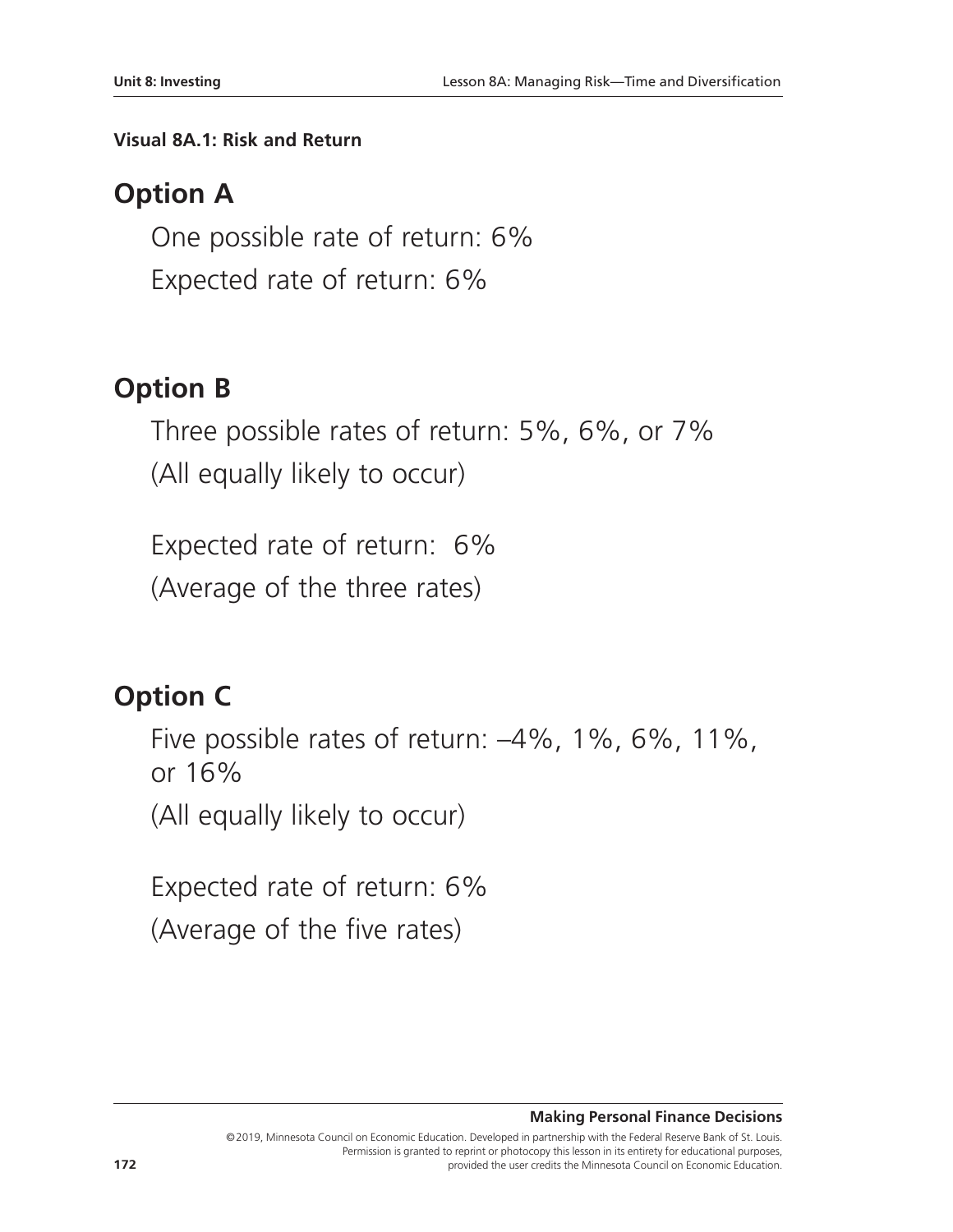### **Visual 8.A2: The Impact of Time On Risk**

# **Option 1**

Five possible rates of return: 4%, 5%, 6%, 7%, or 8%

(All equally likely to occur)

Expected rate of return: \_\_\_\_\_\_\_\_\_\_\_\_

Range (risk): \_\_\_\_\_\_\_\_\_\_\_\_\_\_\_

# **Option 2**

Five possible rates of return: –4%, 2%, 8%, 14%, or 20%

(All equally likely to occur)

Expected rate of return: \_\_\_\_\_\_\_\_\_\_\_\_

Range (risk): \_\_\_\_\_\_\_\_\_\_\_\_\_\_\_

### **Making Personal Finance Decisions**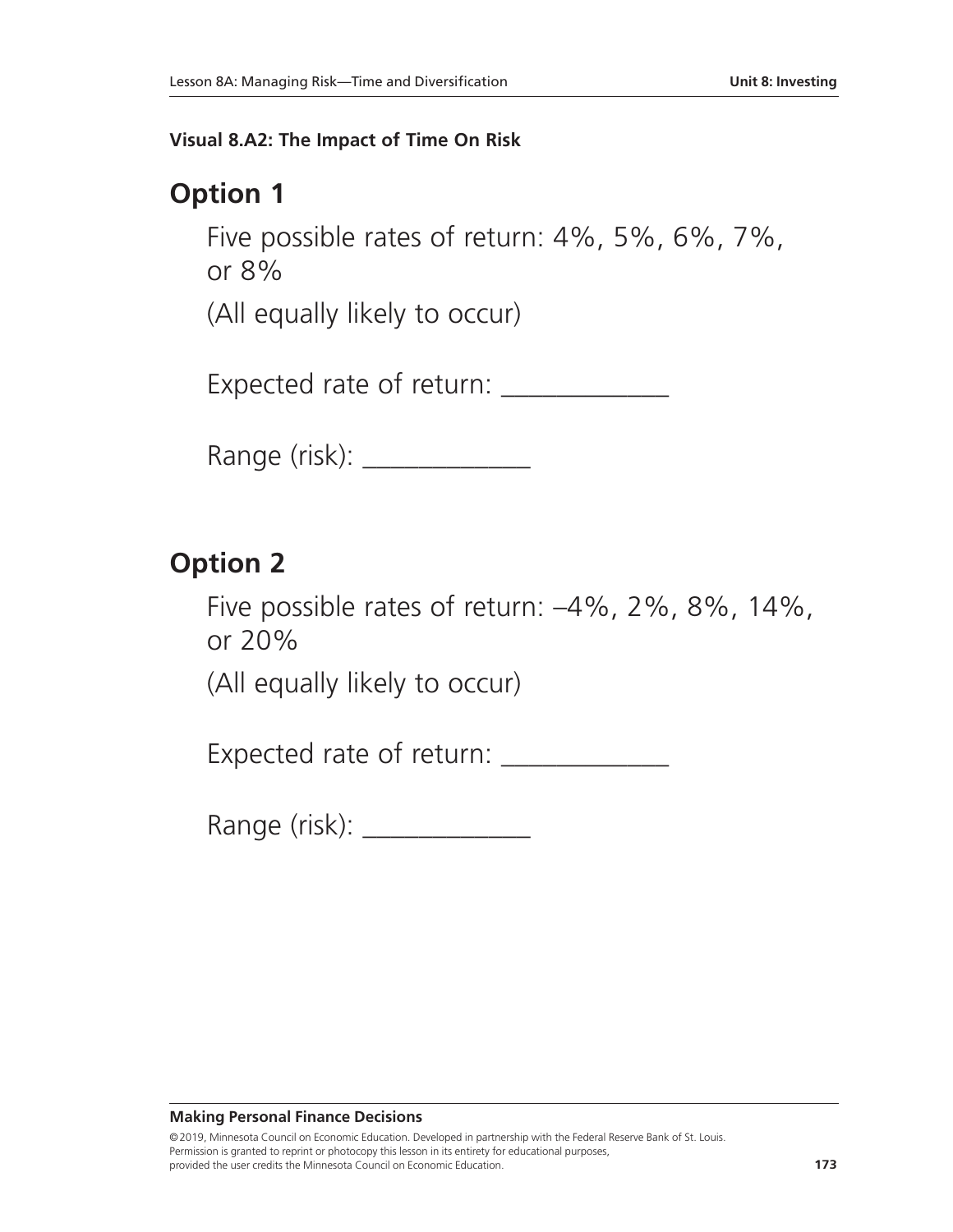## **Handout 8A.1: Option 1 Cards**

| 4%      |
|---------|
| $5\%$   |
| $6\%$   |
| $7\,\%$ |
| $8\%$   |

#### **Making Personal Finance Decisions**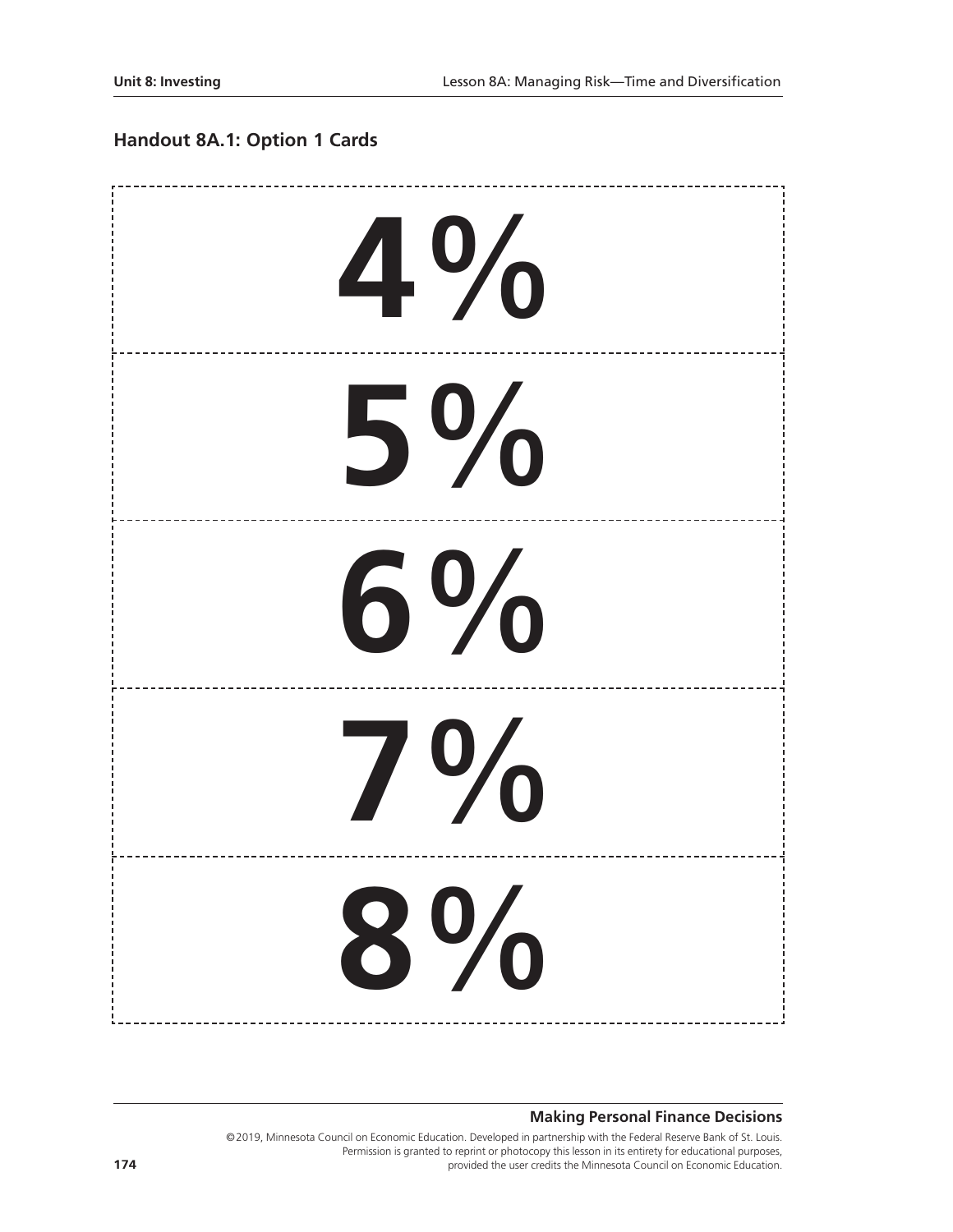### **Handout 8A.2: Option 2 Cards**



#### **Making Personal Finance Decisions**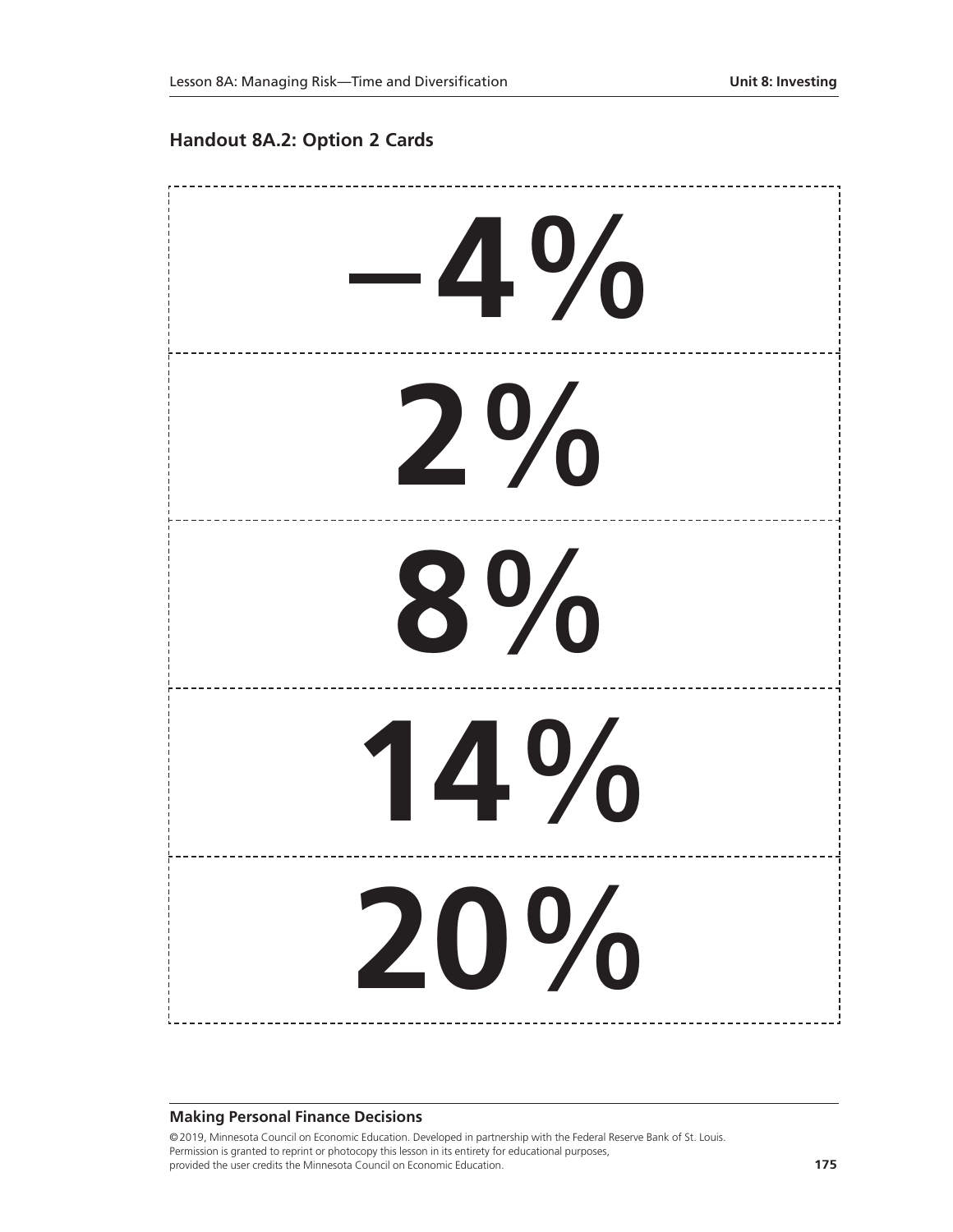### **Handout 8A.3: Assessment**

1. What is risk?

- 2. Imagine you have two investment options with the noted possible rates of return: Option 1: 2%, 3%, 4%, or 5% Option 2: –2%, 2%, 8%, or 12%
	- a. Calculate the expected rate of return for each option.
		- Option 1 rate of return:
		- Option 2 rate of return:
	- b. To assess risk, calculate the range for each option, and then explain which option is riskier and why.
		- Option 1 range:
		- Option 2 range:
	- c. If you were presented with investment Options 1 and 2, what strategies could you use to reduce investment risk?

### **Making Personal Finance Decisions**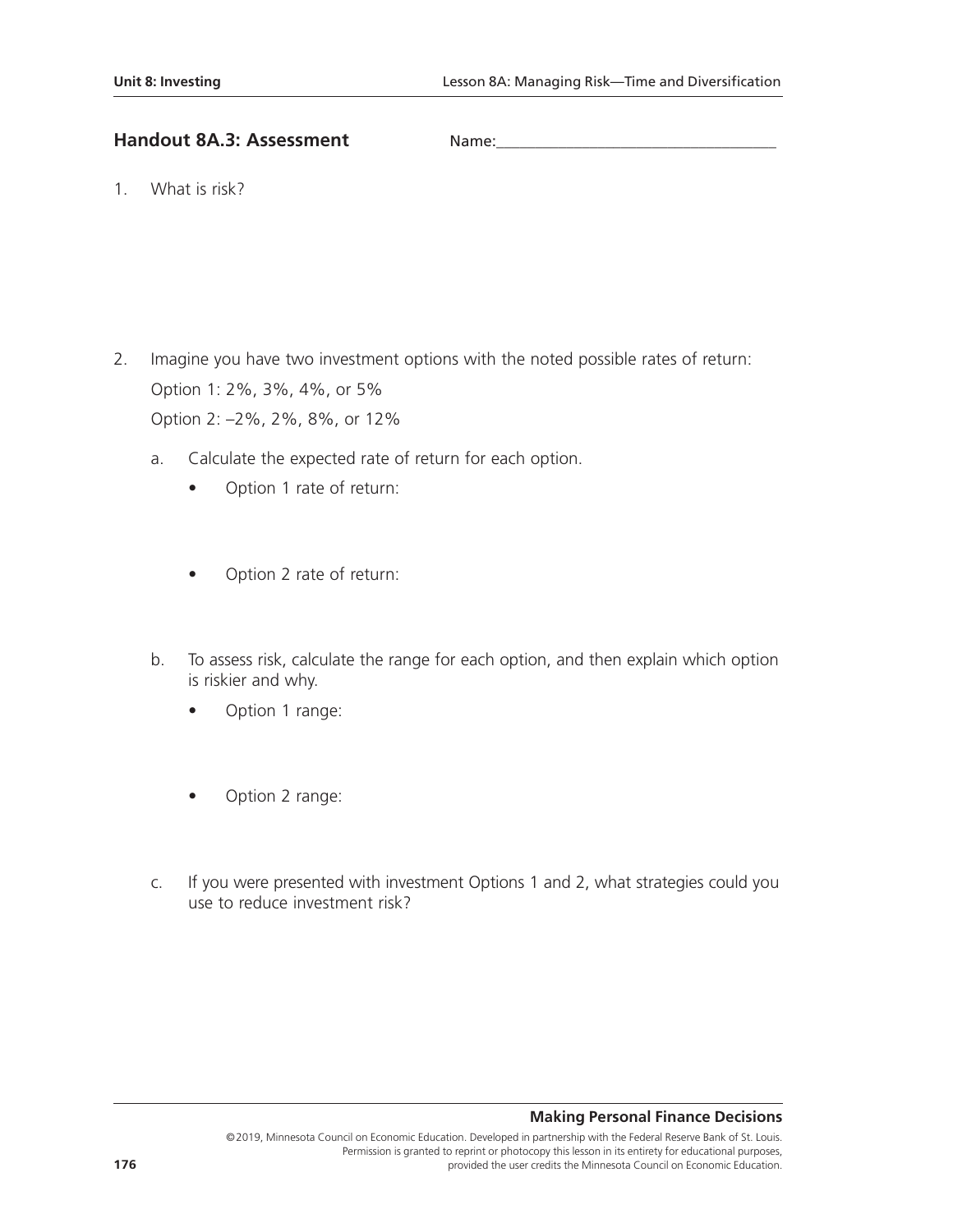### **Handout 8A.3: Assessment—Answer Key**

1. What is risk?

*Risk is the chance of loss. For a financial investor, investment risk it is the degree to which the actual rate of return on an investment can vary from the expected rate of return on the investment.*

- 2. Imagine you have two investment options with the noted possible rates of return: Option 1: 2%, 3%, 4%, or 5% Option 2: –2%, 2%, 8%, or 12%
	- a. Calculate the expected rate of return for each option.
		- Option 1 rate of return: *3.5%*
		- Option 2 rate of return: *5%*
	- b. To assess risk, calculate the range for each option, and then explain which option is riskier and why.
		- Option 1 range: *3%*
		- Option 2 range: *14%*

*Option 2 is risker because it has more variation. The investor could earn as much as 12% or lose as much as 2%.*

- c. If you were presented with investment Options 1 and 2, what strategies could you use to reduce investment risk?
	- *• Strategy 1: Choose Option 1 because the range is smaller.*
	- *• Strategy 2: Choose either Option 1 or Option 2 and hold the investment for a long time.*
	- *• Strategy 3: Diversify by buying both Options 1 and 2.*

#### **Making Personal Finance Decisions**